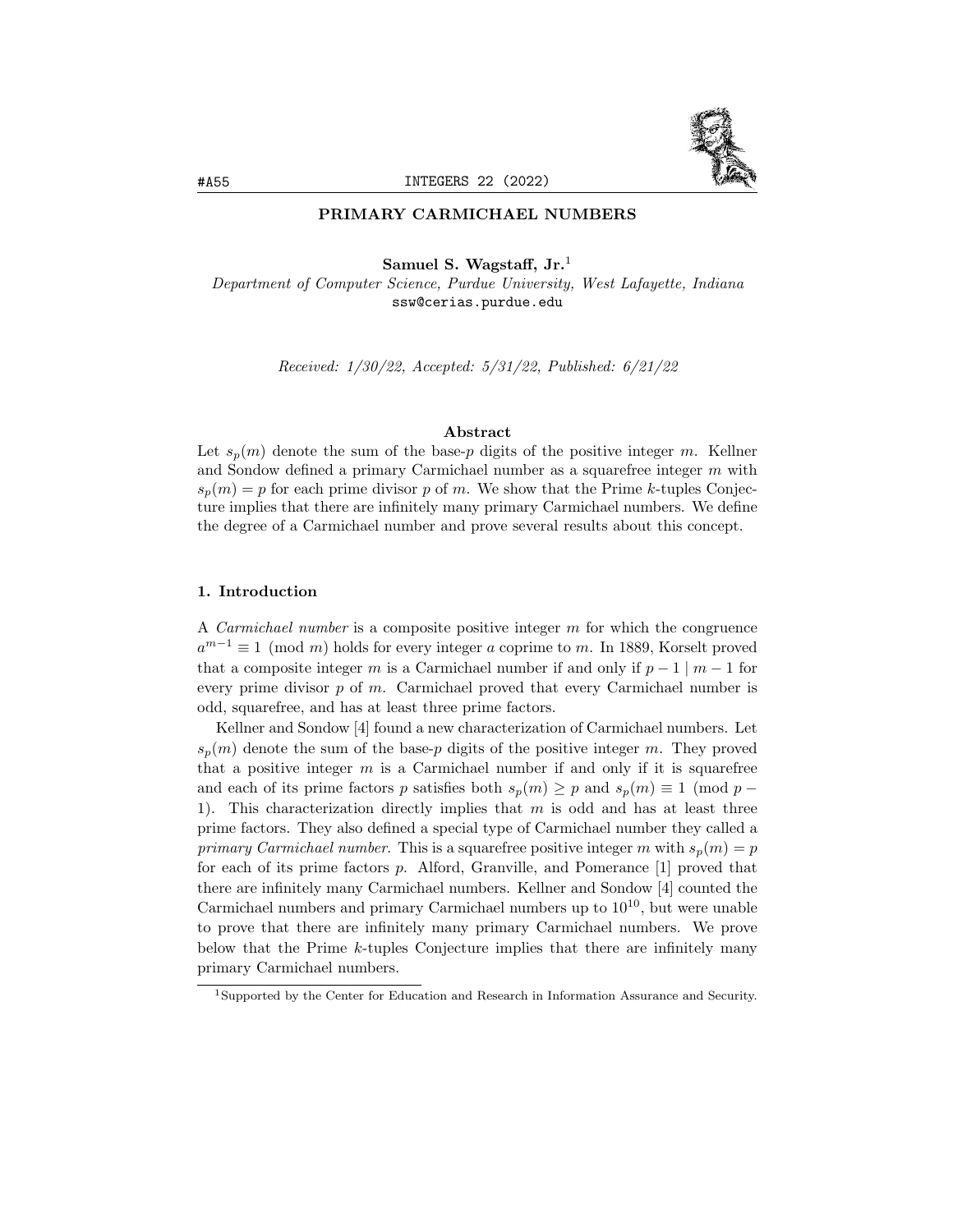### 2. Chernick's Polynomials

For integers  $k \geq 3$  and  $n \geq 1$  define

$$
U_k(n) = (6n + 1)(12n + 1)\prod_{i=1}^{k-2} (9 \cdot 2^i n + 1).
$$

Chernick [2] proved that  $U_3(n)$  is a Carmichael number whenever all three of its factors  $6n + 1$ ,  $12n + 1$ , and  $18n + 1$  are prime. He also showed that if  $k \ge 4$  and  $2^{k-4}$  divides n, then  $U_k(n)$  is a Carmichael number whenever each of its k factors is prime.

Let  $a_1, \ldots, a_k$  be positive integers and let  $b_1, \ldots, b_k$  be nonzero integers. Let  $P(x)$  denote the number of positive integers  $n \leq x$  for which  $a_i n + b_i$  is prime for each  $i = 1, \ldots, k$ . The Prime k-tuples Conjecture says that if no prime divides

$$
\prod_{i=1}^{k} (a_i n + b_i)
$$
 (1)

for every n, then there is a constant  $c > 0$  such that  $P(x) \sim cx/\log^k x$  as  $x \to \infty$ . The Prime k-tuples Conjecture is supported by numerical data and a heuristic argument, but it has never been proved, except for  $k = 1$ .

Chernick [2] called a polynomial of the form of (1) universal if it is a Carmichael number for every  $n$  for which each of the  $k$  factors is prime. He gave many examples of universal polynomials, not just  $U_k(n)$ .

Since no prime can divide  $U_k(n)$  for every n, the Prime k-tuples Conjecture and Chernick's theorem together imply that there are infinitely many Carmichael numbers with exactly k prime factors, in fact, at least  $c_k x^{1/k} / \log^k x$  of them less than or equal to x for some  $c_k > 0$ .

## 3. Formulas for Base-p Digits

The smallest primary Carmichael number, mentioned by Kellner and Sondow [4], is Ramanujan's taxicab number 1729. This number also happens to be  $U_3(1)$ , which led us to the results in this section. Kellner [3] also noticed Chernick's paper and observed that  $U_3(n)$  is a primary Carmichael number whenever all three of its factors are prime. In particular, he gave a different proof of Corollary 1 below.

**Lemma 1.** Let n be a real number,  $p = 6n + 1$ ,  $q = 12n + 1$ ,  $r = 18n + 1$ , and  $m = U_3(n) = pqr$ . Then

$$
m = 2p + (p - 7)p^{2} + 5p^{3},
$$
  
\n
$$
m = (3n)q + (9n + 1)q^{2}, and
$$
  
\n
$$
m = (14n + 1)r + (4n)r^{2}.
$$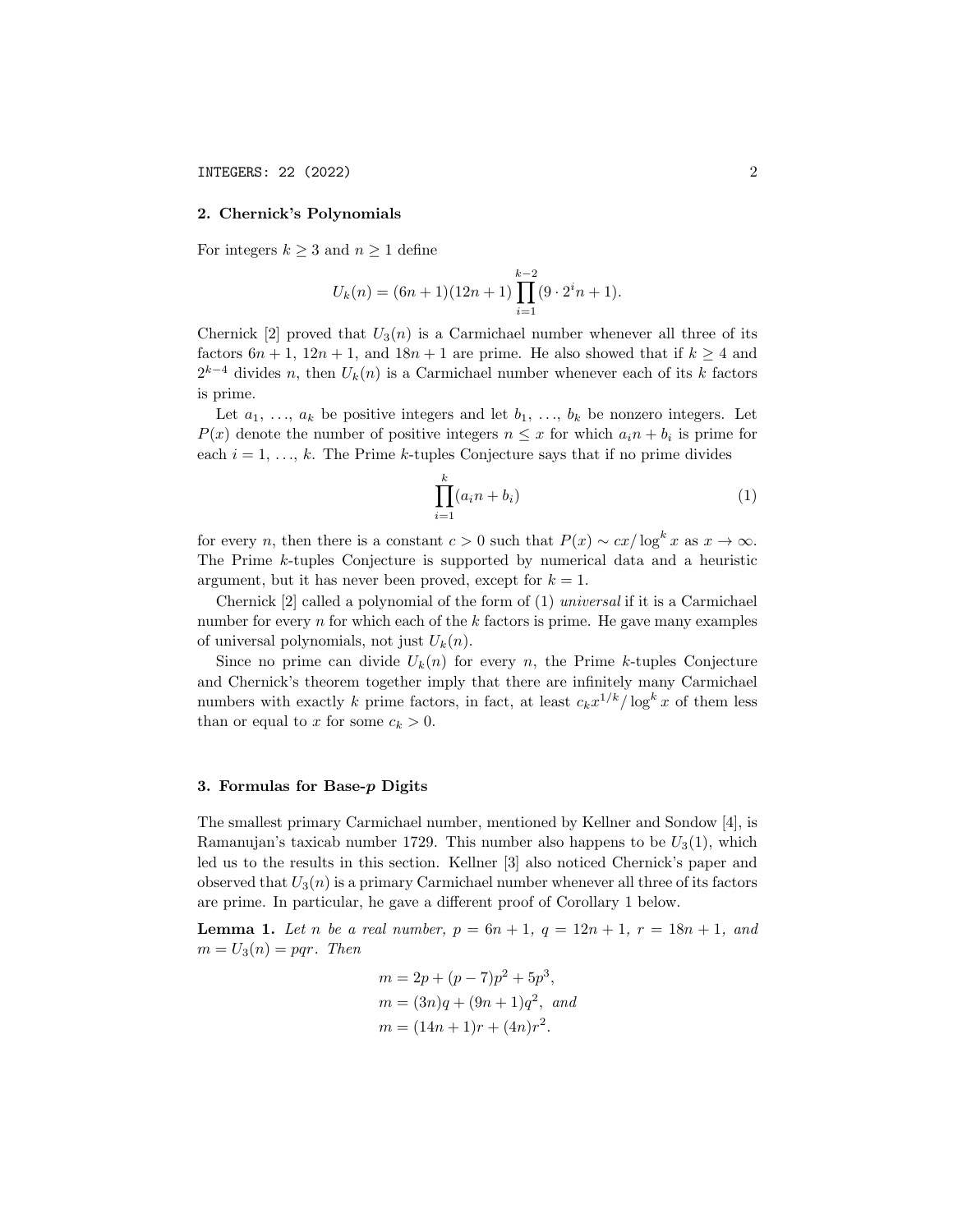*Proof.* Write each equation in terms of  $n$  and check that it is an identity. The algebra becomes slightly simpler if one cancels the base prime from each side first. Alternately, one can use a computer algebra system to check the equations.  $\Box$ 

Corollary 1. With the same hypotheses as Lemma 1, except that n is a positive integer, we have  $s_p(m) = p$ ,  $s_q(m) = q$ , and  $s_r(m) = r$ .

*Proof.* Since  $p \ge 7$  (because  $n \ge 1$ ), the coefficients 2,  $p-7$ , and 5 are between 0 and  $p-1$ , so they are the base-p digits of m. Thus  $s_p(m) = 2+(p-7)+5 = p$ . Similarly, the base-q and base-r digits lie in the correct intervals and  $s_q(m) = 12n + 1 = q$ and  $s_r(m) = 18n + 1 = r$ .  $\Box$ 

Here is the promised theorem.

**Theorem 1.** The Prime k-tuples Conjecture implies that there are infinitely many primary Carmichael numbers with exactly three prime factors.

Proof. By the Prime k-tuples Conjecture, there are infinitely many positive integers n for which  $U_3(n)$  has exactly three prime factors. By Corollary 1, each of these numbers  $U_3(n)$  is a primary Carmichael number.  $\Box$ 

Can we get a similar result for  $U_4(n)$  and find even more primary Carmichael numbers? Here are the corresponding lemma and corollary.

**Lemma 2.** Let n be a real number,  $p = 6n+1$ ,  $q = 12n+1$ ,  $r = 18n+1$ ,  $t = 36n+1$ , and  $m = U_4(n) = pqrt$ . Then

$$
m = (p - 10)p + 46p^{2} + (p - 72)p^{3} + 35p^{4},
$$
  
\n
$$
m = (6n + 1)q + (3n - 2)q^{2} + (3n)q^{3} + 2q^{4},
$$
  
\n
$$
m = (4n)r + (6n)r^{2} + (8n + 1)r^{3}, and
$$
  
\n
$$
m = (26n + 1)t + (9n)t^{2} + (n)t^{3}.
$$

*Proof.* Write each equation in terms of  $n$  and check that it is an identity.

 $\Box$ 

If  $n = 1$ , then  $p = 7$  and  $s_p(m) = 0 + 4 + 3 + 4 + 5 + 3 = 19 \neq 7$ , so m is a Carmichael number but not primary. The next n for which  $U_4(n)$  has only four prime factors is  $n = 45$ . But  $m = U_4(45)$  is not a primary Carmichael number either, as this corollary shows.

**Corollary 2.** With the same hypotheses as Lemma 2, except that  $n \geq 12$  is an integer, we have  $s_p(m) = 2p - 1$ ,  $s_q(m) = q$ ,  $s_r(m) = r$ , and  $s_t(m) = t$ .

*Proof.* Since  $p \ge 73$  (because  $n \ge 12$ ), the coefficients  $p - 10$ , 46,  $p - 72$ , and 35 are between 0 and  $p-1$ , so they are the base-p digits of m. Thus  $s_p(m)$  =  $(p-10) + 46 + (p-72) + 35 = 2p - 1$ . Similarly, the base-q, base-r, and base-t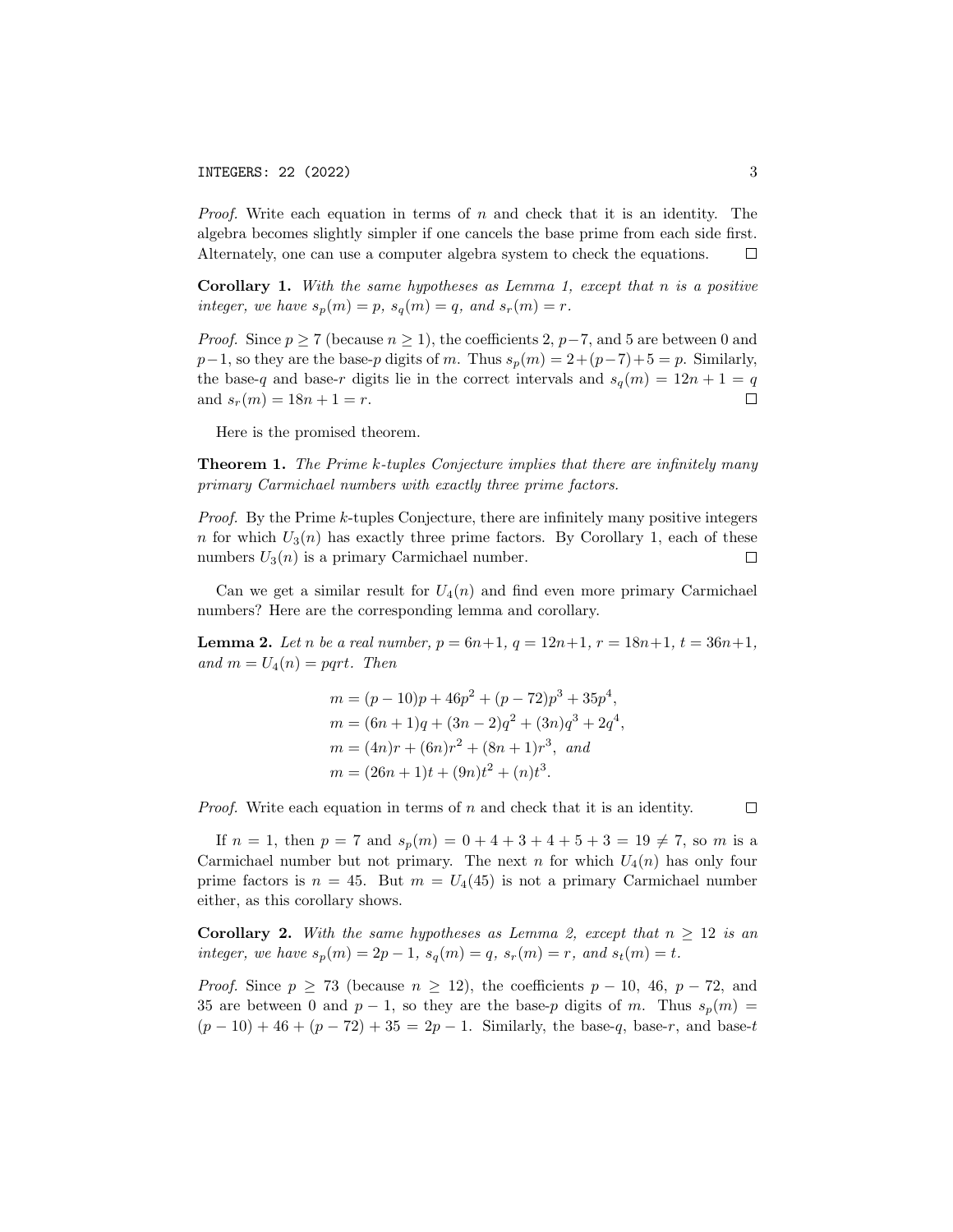digits lie in the correct intervals, so  $s_q(m) = 12n + 1 = q$ ,  $s_r(m) = 18n + 1 = r$  and  $s_t(m) = 36n + 1 = t.$  $\Box$ 

Call a Carmichael number  $m$  secondary if  $m$  is not primary, but each prime factor p of m satisfies either  $s_p(m) = p$  or  $s_p(m) = 2p - 1$ . Then we have this theorem.

Theorem 2. The Prime k-tuples Conjecture implies that there are infinitely many secondary Carmichael numbers with exactly four prime factors.

Proof. By the Prime k-tuples Conjecture, there are infinitely many positive integers n for which  $U_4(n)$  has exactly four prime factors. By Corollary 2, each of these numbers  $U_4(n)$  with  $n \geq 12$  is a secondary Carmichael number.  $\Box$ 

# 4. Numerical Results

Using the online tables of Carmichael numbers computed by Pinch [5], we have counted the primary and secondary Carmichael numbers up to  $10^{18}$ . Let  $C(x)$ ,  $C_1(x)$ , and  $C_2(x)$  denote the numbers of all, primary, and secondary Carmichael numbers up to x, respectively. Table 1 gives  $C(x)$ ,  $C_1(x)$ , and  $C_2(x)$  for  $x = 10^n$ ,  $n = 3, \ldots, 18$ . It also shows the percentage of all Carmichael numbers that are primary or secondary. It appears that primary and secondary Carmichael numbers are rare among Carmichael numbers.

| $\it n$        | $10^n$  | $C_1(10^n$     | Percent | $C_2(10^n)$    | Percent  |
|----------------|---------|----------------|---------|----------------|----------|
| 3              | 1       | 0              | 0.00    | 0              | 0.00     |
| 4              | 7       | $\overline{2}$ | 28.57   | $\overline{2}$ | 28.57    |
| $\overline{5}$ | 16      | 4              | 25.00   | 6              | 37.50    |
| 6              | 43      | 9              | 20.93   | 17             | 39.53    |
| 7              | 105     | 19             | 18.10   | 42             | 40.00    |
| 8              | 255     | 51             | 20.00   | 74             | 29.02    |
| 9              | 646     | 107            | 16.56   | 152            | 23.53    |
| 10             | 1547    | 219            | 14.16   | 299            | 19.33    |
| 11             | 3605    | 417            | 11.57   | 547            | 15.17    |
| 12             | 8241    | 757            | 9.19    | 944            | 11.45    |
| 13             | 19279   | 1470           | 7.62    | 1671           | 8.67     |
| 14             | 44706   | 2666           | 5.96    | 3037           | 6.79     |
| 15             | 105212  | 5040           | 4.79    | 5346           | 5.08     |
| 16             | 246683  | 9280           | 3.76    | 9159           | 3.71     |
| 17             | 585355  | 17210          | 2.94    | 15570          | $2.66\,$ |
| 18             | 1401644 | 32039          | 2.29    | 26216          | 1.87     |

Table 1: Number of Carmichael numbers below various limits.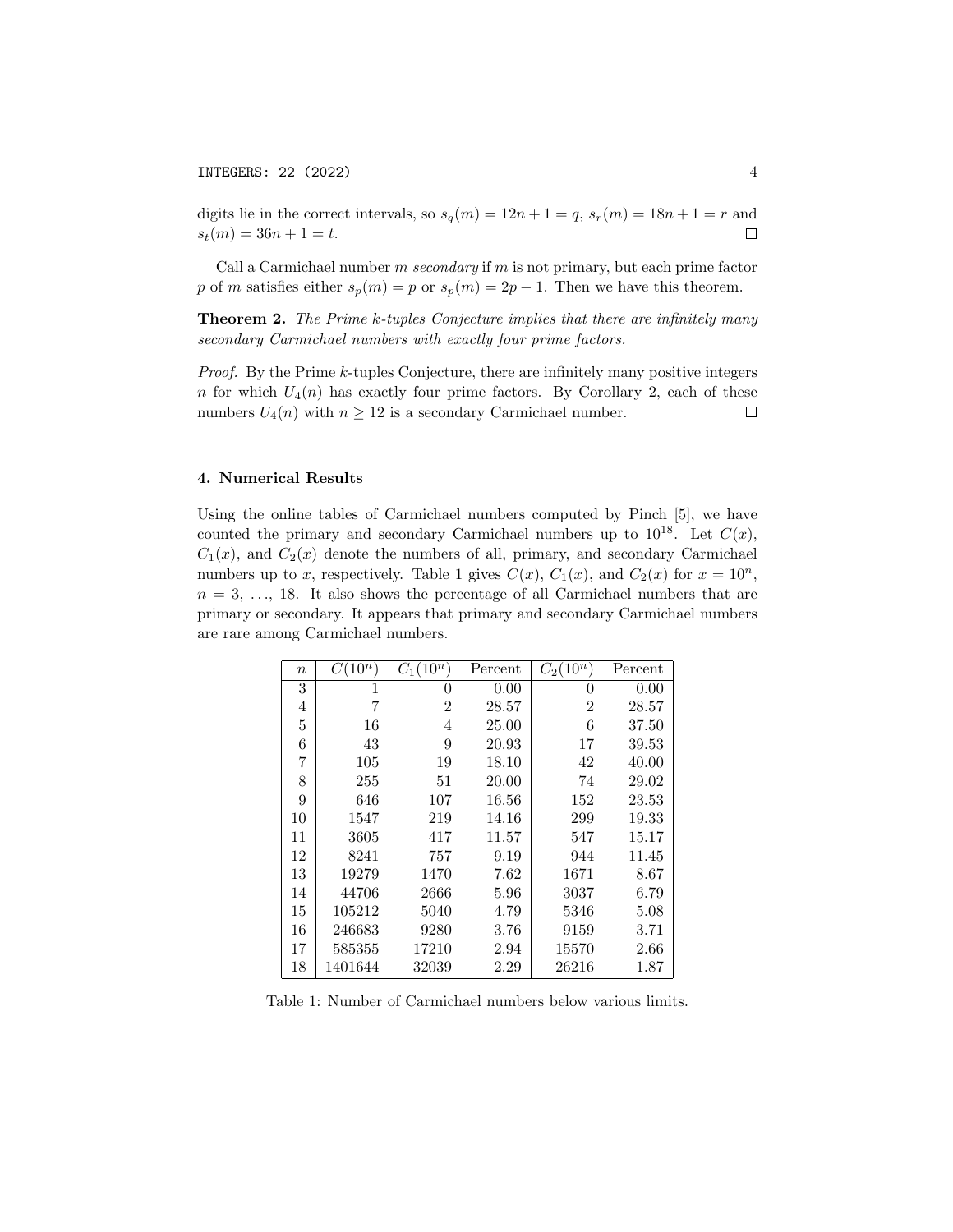The first secondary Carmichael number is 1105, which has three prime factors. The first secondary Carmichael number with four prime factors is 41041. The first Carmichael number which is neither primary nor secondary is 561, the smallest Carmichael number.

Recall that if a prime p divides a Carmichael number m, then  $s_p(m) \geq p$  and  $s_p(m) \equiv 1 \pmod{p-1}$ . Define the *degree* of a Carmichael number m as the maximum of  $(s_p(m) - 1)/(p - 1)$  taken over all prime factors p of m. Then the primary and secondary Carmichael numbers are those of degree 1 and 2, respectively. Table 2 shows the number of Carmichael numbers up to  $10^{18}$  of each degree by number of prime factors.

| $_{\rm Degree}$ | 3              | 4              | 5              | 6                | 7        | 8           | 9              | 10             | 11               |
|-----------------|----------------|----------------|----------------|------------------|----------|-------------|----------------|----------------|------------------|
| 1               | 31103          | 933            | 3              | $\theta$         | $\theta$ | $\theta$    | $\theta$       | $\theta$       | $\overline{0}$   |
| $\overline{2}$  | 4339           | 15806          | 5918           | 153              | $\theta$ | $\theta$    | 0              | $\theta$       | $\theta$         |
| 3               | 144            | 13179          | 38497          | 16922            | 812      | 1           | $\Omega$       | $\theta$       | $\boldsymbol{0}$ |
| 4               | $\theta$       | 5931           | 46753          | 74231            | 24179    | 1188        | 4              | $\theta$       | $\theta$         |
| 5               | $\Omega$       | 2604           | 34517          | 97495            | 79757    | 15303       | 563            | $\overline{2}$ | $\overline{0}$   |
| 6               | $\theta$       | 1113           | 22076          | 83500            | 107883   | 42789       | 4575           | 90             | $\theta$         |
| 7               | $\theta$       | 536            | 12954          | 58087            | 94741    | 54790       | 10084          | 478            | 3                |
| 8               | $\theta$       | 279            | 7512           | 36386            | 65843    | 45254       | 11197          | 808            | $\overline{7}$   |
| 9               | $\overline{0}$ | 142            | 4085           | 20195            | 37923    | 27869       | 7854           | 679            | 18               |
| $10\,$          | $\theta$       | 77             | 2392           | 11637            | 20866    | 15808       | 4583           | 411            | $\overline{5}$   |
| 11              | $\overline{0}$ | $40\,$         | 1441           | 7248             | 13023    | 9491        | 2807           | 254            | $\bf 5$          |
| 12              | $\overline{0}$ | 17             | 898            | 4327             | 7711     | 5820        | 1683           | 158            | $\overline{5}$   |
| 13              | $\theta$       | 12             | 488            | 2241             | 4211     | 3139        | 950            | $105\,$        | $\overline{4}$   |
| 14              | $\overline{0}$ | 8              | 249            | 1116             | 2014     | 1496        | 423            | $50\,$         | $\mathbf{1}$     |
| 15              | $\overline{0}$ | $\overline{2}$ | 106            | 508              | 856      | 592         | 190            | 15             | $\mathbf{1}$     |
| 16              | $\theta$       | $\mathbf{1}$   | 61             | 223              | 321      | 242         | $48\,$         | 6              | $\overline{0}$   |
| 17              | $\theta$       | $\mathbf{1}$   | $37\,$         | 131              | 139      | 74          | 11             | $\mathbf{1}$   | $\theta$         |
| 18              | $\overline{0}$ | $\overline{2}$ | 31             | 80               | 87       | 48          | 7              | $\mathbf{1}$   | $\theta$         |
| 19              | $\theta$       | $\mathbf{1}$   | 21             | 80               | 86       | $30\,$      | 4              | $\theta$       | $\theta$         |
| 20              | $\overline{0}$ | $\mathbf{1}$   | 16             | 45               | 54       | 21          | $\bf 5$        | $\theta$       | $\theta$         |
| 21              | $\theta$       | $\overline{0}$ | 6              | $25\,$           | 31       | 23          | $\overline{2}$ | $\theta$       | $\theta$         |
| 22              | $\theta$       | $\overline{0}$ | $\overline{2}$ | 24               | 9        | 9           | $\overline{2}$ | $\theta$       | $\theta$         |
| 23              | $\overline{0}$ | $\overline{0}$ | $\overline{0}$ | $\boldsymbol{3}$ | 7        | 7           | $\theta$       | $\theta$       | $\theta$         |
| 24              | $\theta$       | $\theta$       | $\theta$       | $\overline{2}$   | $\theta$ | $\mathbf 1$ | $\theta$       | $\theta$       | $\overline{0}$   |
| 25              | $\overline{0}$ | $\overline{0}$ | $\overline{0}$ | $\mathbf{1}$     | $\theta$ | $\mathbf 1$ | 1              | $\theta$       | $\theta$         |
| 26              | $\theta$       | $\overline{0}$ | $\overline{0}$ | $\overline{0}$   | $\theta$ | $\mathbf 1$ | $\overline{0}$ | $\theta$       | $\theta$         |

Table 2: Carmichael numbers by degree and number of prime factors.

Roughly speaking, Carmichael numbers with more prime factors are more likely to have higher degrees. It may be true that all Carmichael numbers with only three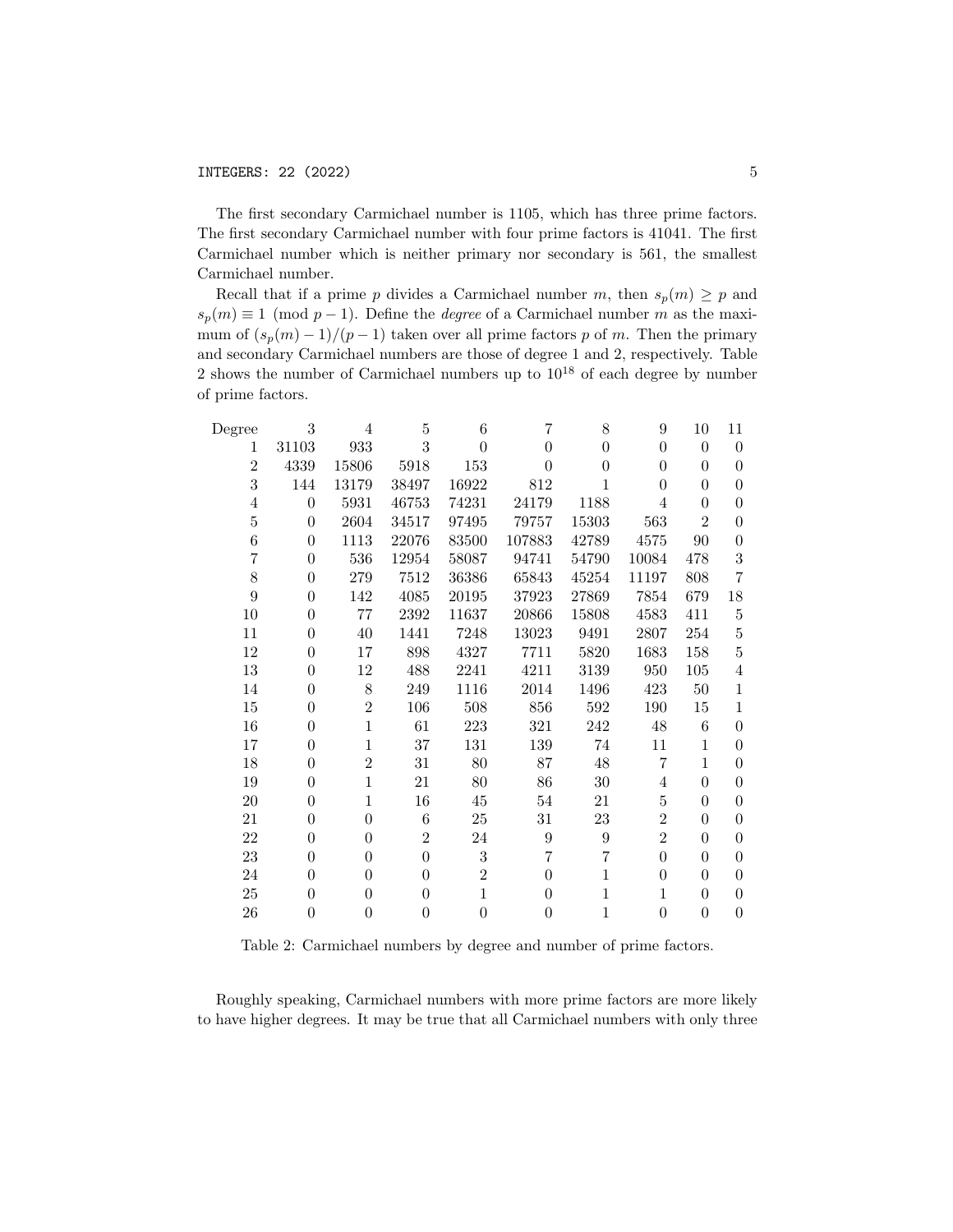factors have degree at most 3 and that Carmichael numbers with degree 1 have no more than five factors. These statements hold for the data up to  $10^{18}$ .

# 5. What about  $U_5(n)$  and Beyond?

Can we use  $U_5(n)$  to find infinitely many Carmichael numbers of degree 3? The complexity of the formulas for the digits of  $U_k(n)$  increases as k increases.

**Lemma 3.** Let n be a real number,  $p = 6n+1$ ,  $q = 12n+1$ ,  $r = 18n+1$ ,  $t = 36n+1$ ,  $u = 72n + 1$ , and  $m = U_5(n) = pqrt u$ . Then

$$
m = (110)p + (p - 637)p^{2} + (1355)p^{3} + (p - 1260)p^{4} + (431)p^{5},
$$
  
\n
$$
m = (6n - 2)q + (9n + 12)q^{2} + (3n - 11)q^{3} + (6n - 11)q^{4} + (13)q^{5},
$$
  
\n
$$
m = (6n + 1)r + (16n)r^{2} + (18n - 3)r^{3} + (14n + 2)r^{4} + (1)r^{5},
$$
  
\n
$$
m = (10n)t + (7n)t^{2} + (17n + 1)t^{3} + (2n)t^{4}, and
$$
  
\n
$$
m = (411(n/8) + 1)u + (143(n/8))u^{2} + (21(n/8))u^{3} + (n/8)u^{4}.
$$

**Corollary 3.** With the same hypotheses as Lemma 3, except that  $n \geq 226$  is an integer and 8 | n, we have  $s_p(m) = 2p - 1$ ,  $s_q(m) = 2q - 1$ ,  $s_r(m) = 3r - 2$ ,  $s_t(m) = t$ , and  $s_u(m) = u$ .

Only  $s_u(m) = u$  requires 8 | n; the others hold for all  $n \ge 226$ .

*Proof.* Since  $p \ge 1355$  (because  $n \ge 226$ ), the coefficients in the first equation in Lemma 3 are between 0 and  $p - 1$ , so they are the base-p digits of m. Thus  $s_p(m) = 110 + (p-637) + 1355 + (p-1260) + 431 = 2p-1$ . Similarly, the base-q, baser, base-t, and base-u digits lie in the correct intervals and  $s_q(m) = 24n + 1 = 2q - 1$ ,  $s_r(m) = 54n + 1 = 3r - 2$ ,  $s_t(m) = 36n + 1 = t$ , and  $s_u(m) = (n/8)576n + 1 =$  $72n + 1 = u.$  $\Box$ 

**Theorem 3.** The Prime k-tuples Conjecture implies that there are infinitely many Carmichael numbers of degree 3 with exactly five prime factors.

Proof. By the Prime k-tuples Conjecture, there are infinitely many positive integers n divisible by 8 for which  $U_5(n)$  has exactly five prime factors. By Corollary 3, each of these numbers  $U_5(n)$  with  $n \geq 226$  is a Carmichael number of degree 3.  $\Box$ 

Can we use  $U_6(n)$  to find infinitely many Carmichael numbers of degree 4? Here are the results. The proofs are similar to those above.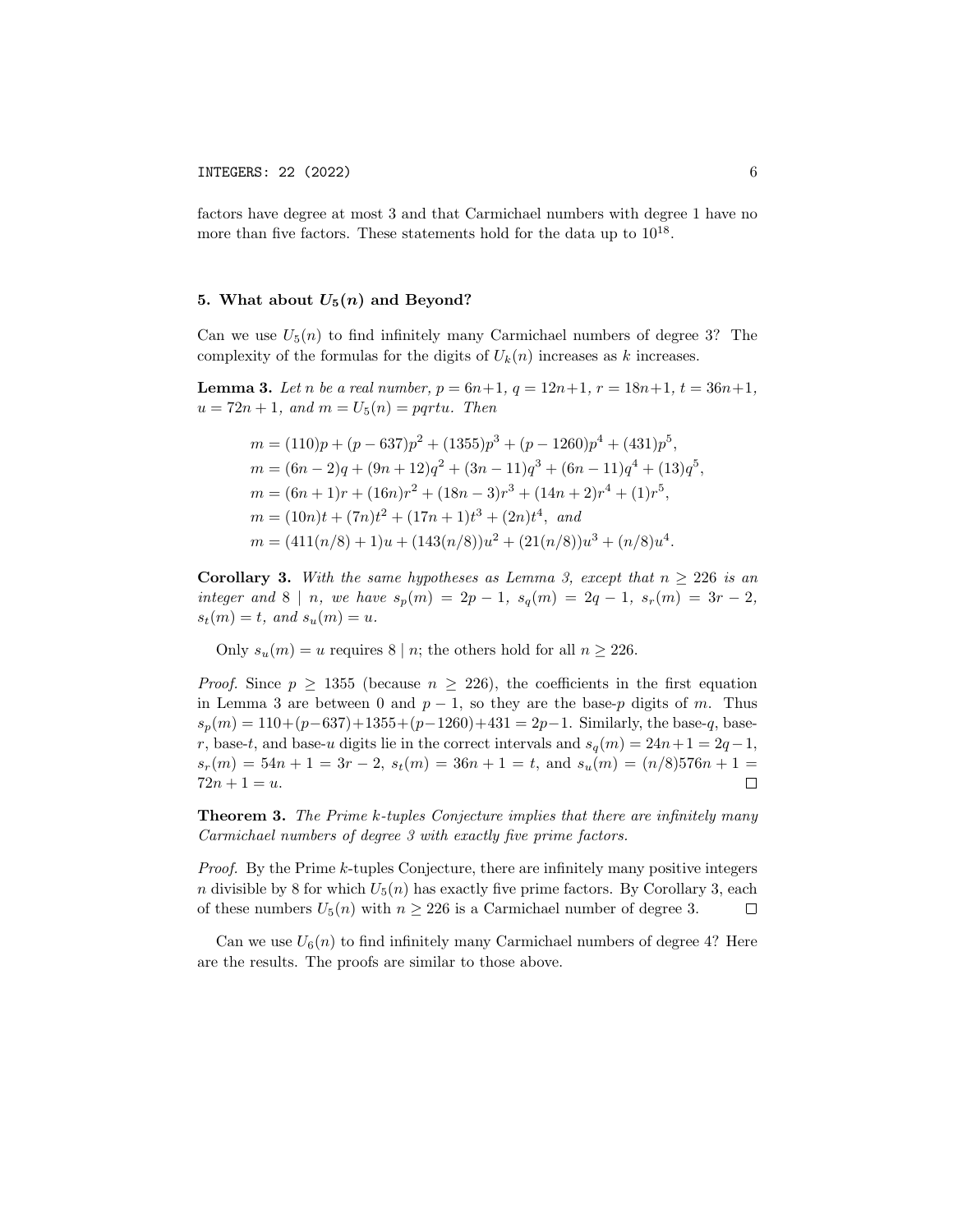**Lemma 4.** Let n be a real number,  $p = 6n+1$ ,  $q = 12n+1$ ,  $r = 18n+1$ ,  $t = 36n+1$ ,  $u = 72n + 1$ ,  $v = 144n + 1$ , and  $m = U_6(n) = pqrtuv$ . Then  $m = (p - 2530)p + (17290)p^2 + (p - 46476)p^3 + (61523)p^4 +$  $(p-40176)p^{5} + (10367)p^{6}$ ,  $m = (6n + 28)q + (9n - 159)q^{2} + (3n + 256)q^{3} + (6n - 2)q^{4} +$  $(12n - 283)q^{5} + (161)q^{6}$ ,  $m = (12n - 4)r + (8n + 9)r^2 + (2n + 17)r^3 + (10n - 40)r^4 + (4n + 5)r^5 + (14)r^6,$  $m = (6n + 1)t + (19n - 1)t^{2} + (13n - 2)t^{3} + (26n + 2)t^{4} + (8n + 1)t^{5}$  $m = (165(n/8))u + (103(n/8))u^2 + (265(n/8) + 1)u^3 + (41(n/8))u^4 + (2(n/8))u^5$ and  $m = (13119n/128 + 1)v + (4562n/128)v^2 + (704n/128)v^3 +$  $(46n/128)v^{4} + (n/128)v^{5}$ .

**Corollary 4.** With the same hypotheses as Lemma 4, except that  $n \ge 7746$  is an integer and 128 | n, we have  $s_p(m) = 3p - 2$ ,  $s_q(m) = 3q - 2$ ,  $s_r(m) = 2r - 1$ ,  $s_t(m) = 2t - 1$ ,  $s_u(m) = u$ , and  $s_v(m) = v$ .

Thus the Carmichael numbers  $U_6(n)$  have degree 3, not 4.

**Theorem 4.** The Prime k-tuples Conjecture implies that there are infinitely many Carmichael numbers of degree 3 with exactly six prime factors.

It turns out that  $U_7(n)$  gives degree 4.

**Lemma 5.** Let n be a real number,  $a = n/8$ ,  $b = n/128$ ,  $c = n/4096$ ,  $p = 6n + 1$ ,  $q = 12n + 1, r = 18n + 1, t = 36n + 1, u = 72n + 1, v = 144n + 1, w = 288n + 1,$ and  $m = U_7(n) = pqrtuvw.$  Then

$$
m = 118910p + (p - 934117)p^{2} + 3014339p^{3} + (p - 5122476)p^{4} + 4841423p^{5} + (p - 2415744)p^{6} + 497663p^{7},
$$
\n
$$
(q - 299) + (q - 1939) + (q - 2732) + (q - 2732) + (q - 2732) + (q - 2732) + (q - 2732) + (q - 2732) + (q - 2732) + (q - 2732) + (q - 2732) + (q - 2732) + (q - 2732) + (q - 2732) + (q - 2732) + (q - 2732) + (q - 2732) + (q - 2732) + (q - 2732) + (q - 2732) + (q - 2732) + (q - 2732) + (q - 2732) + (q - 2732) + (q - 2732) + (q - 2732) + (q - 2732) + (q - 2732) + (q - 2732) + (q - 2732) + (q - 2732) + (q - 2732) + (q - 2732) + (q - 2732) + (q - 2732) + (q - 2732) + (q - 2732) + (q - 2732) + (q - 2732) + (q - 2732) + (q - 2732) + (q - 2732) + (q - 2732) + (q - 2732) + (q - 2732) + (q - 2732) + (q - 2732) + (q - 2732) + (q - 2732) + (q - 2732) + (q - 2732) + (q - 2732) + (q - 2732) + (q - 2732) + (q - 2732) + (q - 2732) + (q - 2732) + (q - 2732) + (q - 2732) + (q - 2732) + (q - 2732) + (q - 2732) + (q - 2732) + (q - 2732) + (q - 2732) + (q - 27
$$

 $m = (6n - 632)q + (9n + 4323)q^{2} + (3n - 9722)q^{3} + (6n + 6208)q^{4} + 6466q^{5} +$  $(12n - 10529)q^{6} + 3887q^{7},$ 

$$
m = 70r + (18n - 212)r^{2} + (8n - 113)r^{3} + (8n + 884)r^{4} + (10n - 727)r^{5} + (10n - 128)r^{6} + 227r^{7},
$$

$$
m = (30n - 5)t + (23n + 16)t2 + (25n + 2)t3 + (30n - 26)t4 + (8n + 2)t5 + (28n + 11)t6 + t7,
$$

 $m = (81a + 1)u + (351a - 1)u^{2} + (193a - 2)u^{3} + (361a + 2)u^{4} +$  $(158a+1)u^5 + (8a)u^6$ ,

 $m = (5313b)v + (3244b)v^2 + (8420b + 1)v^3 + (1362b)v^4 + (91b)v^5 + (2b)v^6$ , and

 $m = (839133c + 1)w + (291717c)w^{2} + (45506c)w^{3} + (3194c)w^{4} + (97c)w^{5} + (c)w^{6}.$